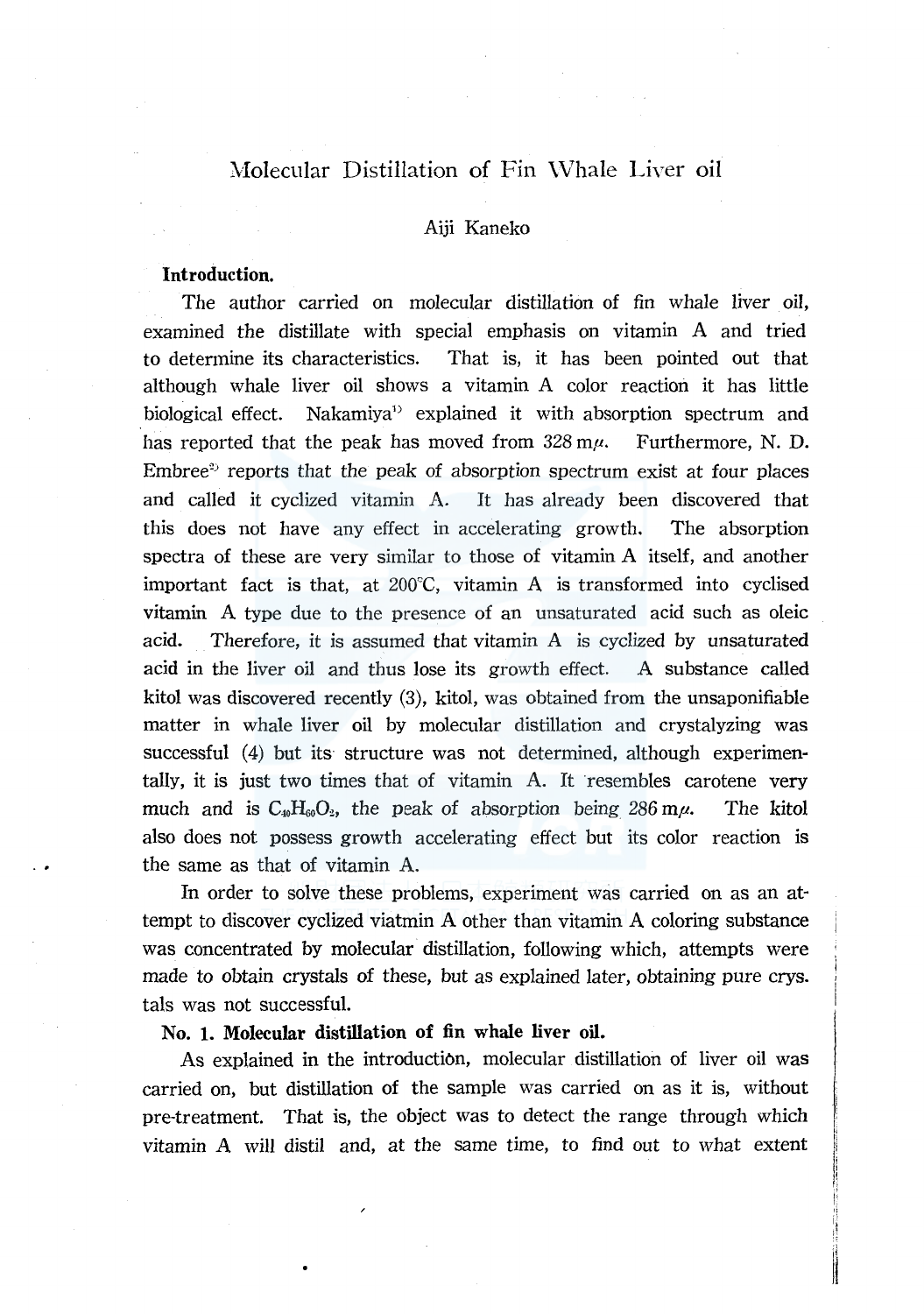molecular distillation can be used as a possible means of refining oils and fats industrially.

Molecular distillation was carried on with samples which was not deodorized or neutralized in order to determine its deodorizing and neutralizing capacity. It was intended to crystalyze the concentrated vitamin A distillate by the Hamano Method<sup>4)</sup>.

#### **1. Sample.**

Sample used was Antarctic fin whale liver oil obtained from fin whale caught by the Taiyo Fishery Co., Ltd., in 1946 and its chemical constants are as follows :

> Appearance (15°C) Yellowish white, semi-solid Refractive Index (18°C) 1.4950 Saponification Value 178.0 Vitamin A (C. L. O. U.) 50 Iodine Value (Wijs) 141.0 Unsaponifiable matter 1.7%

Also, the vitamin A determination during the experiment was made by the Oshima method<sup>6</sup>).

#### **2. Apparatus.**

Molecular distillation apparatus used by the author was of all-glass type and its capacity is 1.5 kg., the area of the evaporation surface is about  $200 \text{ cm}^2$ , the distance to the condensation surface 5 mm and speed of circulation is 10 c.c. per minute. Pressure in the apparatus was determined by Geisler tube and was about  $10^{-2}$ mm Hg.

For heating, parafin oil was placed in the cylinder of the evaporation surface and heated electrically, and the distilling temperature was the temperature of the bath so it is somewhat higher than the true temperature of the oil.

### 3. **Experimental result and observation.**

600 g of the liver oil sample was charged into the above apparatus, degasified at room temperatures, and further degasified after about two hours while carrying on circulation.

The circulation was carried on while working the diffusion pump and degasification continued, temperature raised gradually and distilled. As the liver oil sample was not saponified, the distillation temperature was generally high and the first distillate began at  $220^{\circ}C$ . Temperature range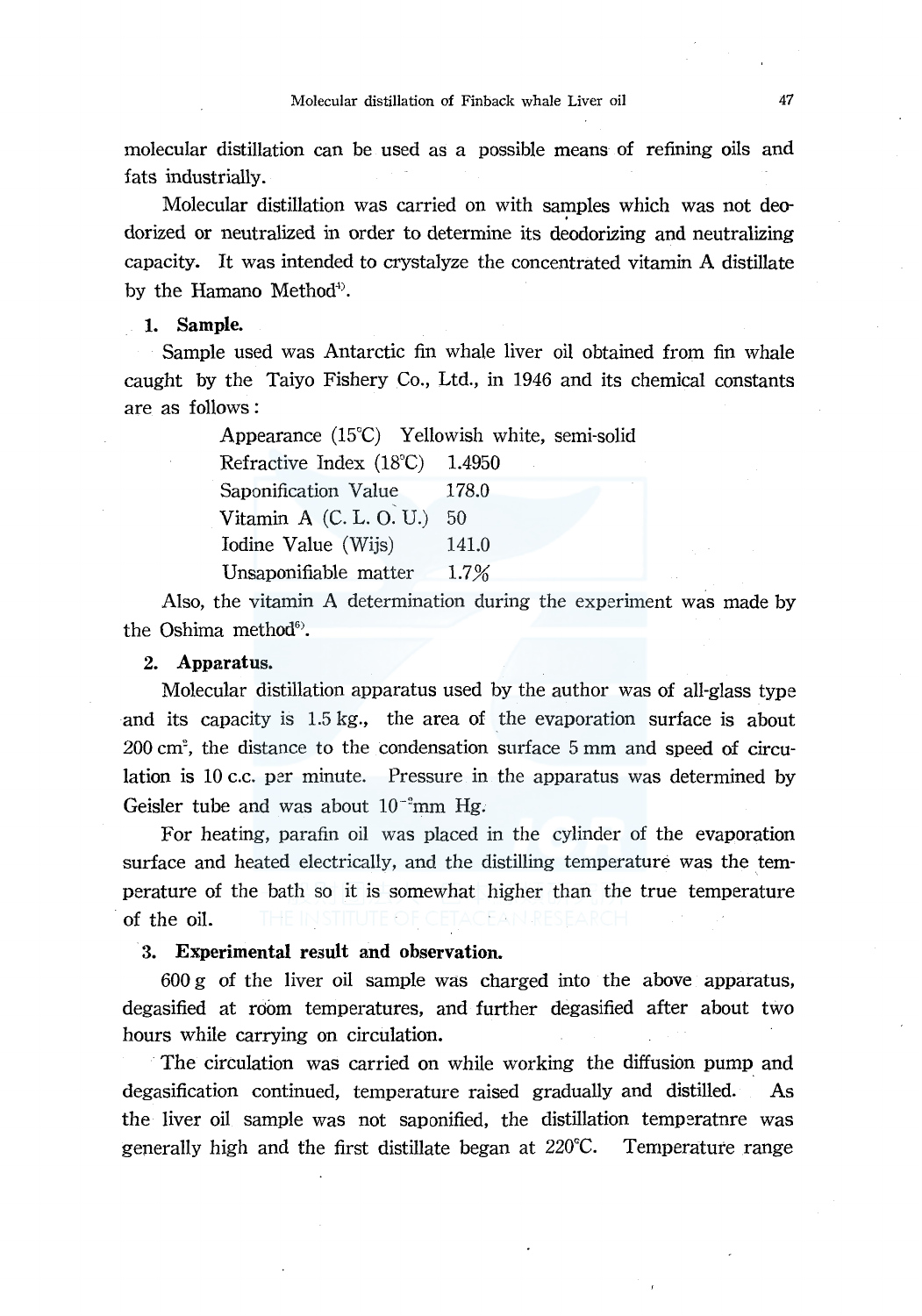#### Aiji Kaneko

was divided into four parts. Chemical constants of the distillates were as General Characteristic of distillates of fin whale liver oil by follows : molecular distillation.

| Distillate       | Distilla-<br>tion Tem- Quantity<br>perature<br>$(^{\circ}C/10^{-2}$<br>mm Hg | of Distil-<br>Iate |                 | Appearance<br>$(15^{\circ}C)$   | $n_{\rm\,D}^{\rm\scriptscriptstyle 18}$ | Acid<br>Value | Iodine<br>Value | Unsaponi-<br>fiable<br>matter<br>$(\%)$ | IV. A. (C. Order<br>L, O, U |         |
|------------------|------------------------------------------------------------------------------|--------------------|-----------------|---------------------------------|-----------------------------------------|---------------|-----------------|-----------------------------------------|-----------------------------|---------|
| Sample           |                                                                              | (g)<br>600         | $(\frac{9}{6})$ | Yellowish whi-<br>te semi-solid | 1.4950                                  | 3.0           | 141.0           | 1.7                                     | 50                          | $+ +$   |
| $\left(1\right)$ | $-220$                                                                       | 3                  | 0.5             | Red liquid                      | 1.5180                                  | 43.6          | 124.5           | 5.8                                     | 133                         | ╄╶╋╌╉╸  |
| ⊙)               | $220 - 260$                                                                  | 32                 | 5.3             | Golden color<br>liquid          | 1.5168                                  | 29.0          | 115.0           | 6.1                                     | 800                         | $+++$   |
| (3)              | $260 - 290$                                                                  |                    | 64 10.7         | Yellow white<br>semi-solid      | 1.4995                                  | 2.1           | 97.5            | 2.8                                     | 154                         | $++++-$ |
| (4)              | $280 - 300$                                                                  |                    | 95 15.8         | Yellow white<br>semi-solid      | 1.4895                                  | $1.5\,$       | 94.5            | 9.8                                     | 50                          | $+ +$   |
| Residue          |                                                                              | 395                |                 | Light brown<br>liquid           | 1.4930                                  | 1.1           | 130.7           | 1.4                                     | 3                           | ┿       |

In the above table, in regards to odor, it was fortunate that the original sample had considerable odor and so it was used for determining the odor of each distillate tested on eight healthy girls. Needless to say, it is difficult to indicate odor quantitatively and the result is based on general smelling senes.

Odor of residue oil was very slight, acid value low, little polymerization and it was observed that is was suitable for edible use.

Vitamin A was concentrated into this fraction. Therefore, if liver oil which has been deodorized by pre-treatment was used, it can be used as vitamin A for addition in margarine.

A greater part of the free fatty acid was distilled over at 220°C.

## 4. Summary.

The following conclusion was drawn from the above molecular distillation, from the point of view of refining oils and fats:

- Sample should be completely dehydrated and degasified.  $(1)$
- $(2)$ In regards to apparatus, the pump should be powerfull and circulating apparatus be absolutely secure.
- Neutralization is almost complete by molecular distillation.  $(3)$
- $(4)$ It is possible to obtain concentrated solution of vitamin A 16 times that of the sample, and if it has been deodorized by pre-treatment, it is possible to use it for addition to margarine.
- $(5)$ Odor will accumulate to the same fraction as vitamin A but since it will distill over in the second fraction after neutralization, it is believed

48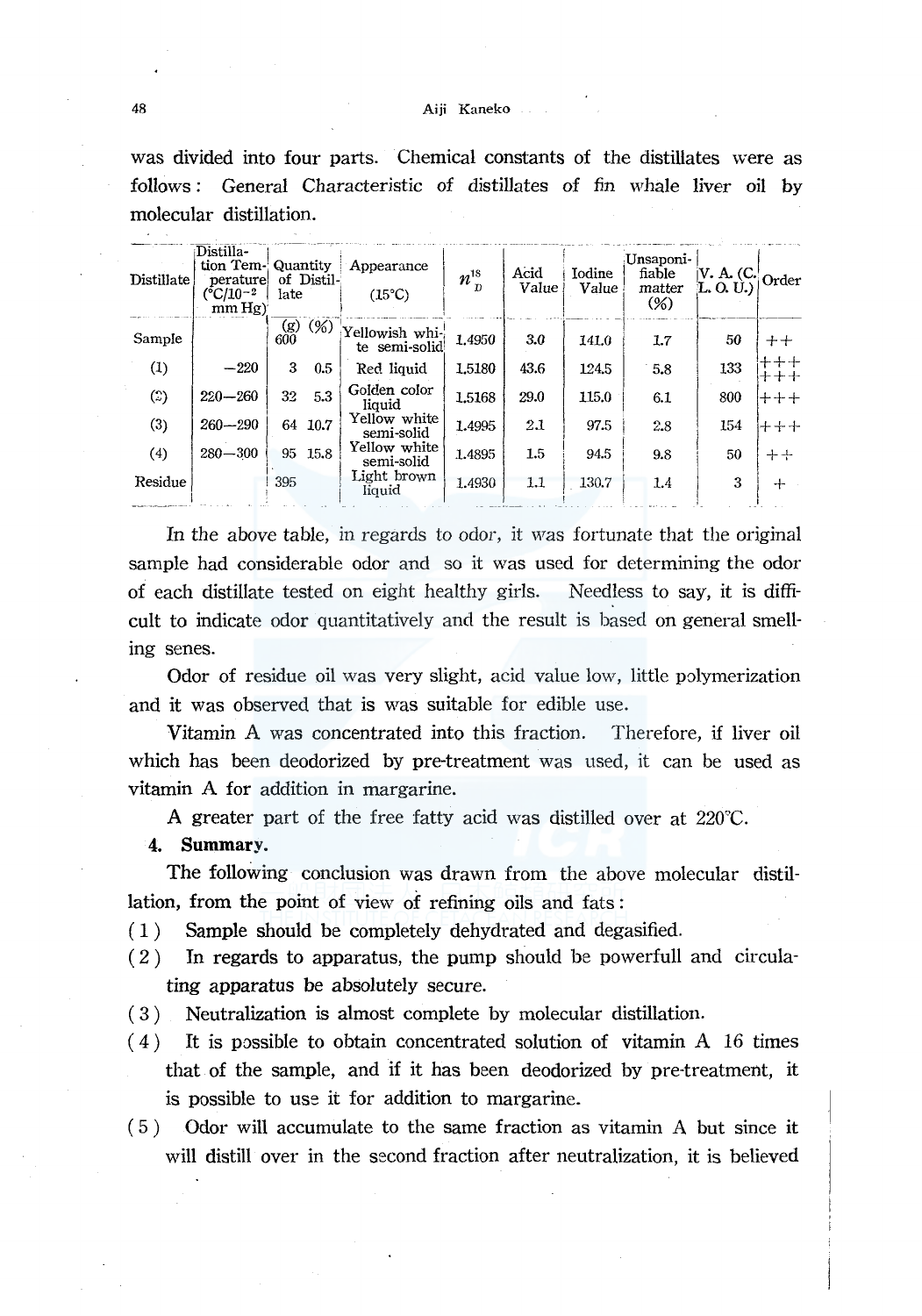that the molecular weight is somewhat larger than the free acid.

 $(6)$  There is little polymerization of the residue oil so it is suiable as edible oil.

# No. 2. Derivation vitamin A crystals.

Attempts were made to derive crystals from the vitamin A distillate concentrated by the method described in the previous report, by the· Hamano Method<sup>5</sup>, but pure crystals could not be obtained because the quantity of the starting sample was too small. In Hamano Method, anhydrous maleic acid is made to condense directly on vitamin A ester and crystals obtained. Next it is saponified and the acid portion of its ester is also determined.

 $30 \text{ g}$  of the above concentrated liver oil is dissolved in  $100 \text{ g}$  of anhydrous benzol and anhydrous maleic acid is dissolved at the same time, carbon dioxide gas is sealed into the tube and made to react by heating at l00°C. After 48 hours, Carr-Price reaction is absolutely absent so it is assumed that condensation was completed at this point. In the inner surface of the sealed tube, a small quantity of white, amorphous crystals appeared.

After the reaction, benzol was distilled off at reduced pressure, the viscous liquid poured into 3 liters of anhydrous petroleum ether and allowed to crystalize. After standing for one day, about 0.48 g of white, powderlike crystals, were obtained at the bottom of the container. The melting "point of this crystal was 189°C and since recrystalization could not be obtained at  $220^{\circ}$ C, as referred to in reference (5) it was continued to the next procedure. That is  $0.48 g$  of the crystal was saponified with 10 c.c. of  $0.1 N$  $KOH-C<sub>2</sub>H<sub>8</sub>OH$  and acidified with HCl. At this stage, only oily substance was freed and crystalline substance could not be obtained. This oily substance was extracted with anhydrous petroleum ether and the soluble part was a white crystal with a melting point of 37°C. This is the acid portion of vitamin A, but since the quantity of the sample was too small to confirm it, it was discontinued.

The oily substance insoluble in petroleum ether was recrytalized three times with benzol-ether, but the melting points were not constant. That is, it was only observed that it began to melt at l60°C, become a brown viscous substance in the vicinity of  $220^{\circ}$ C and finished melting into reddish brown at 280°C. This is very similar so the behavior of anhydrous maleic acid mixture of carotene referred to in Nakamiya's thesis<sup>7</sup> observation of the experimental result.